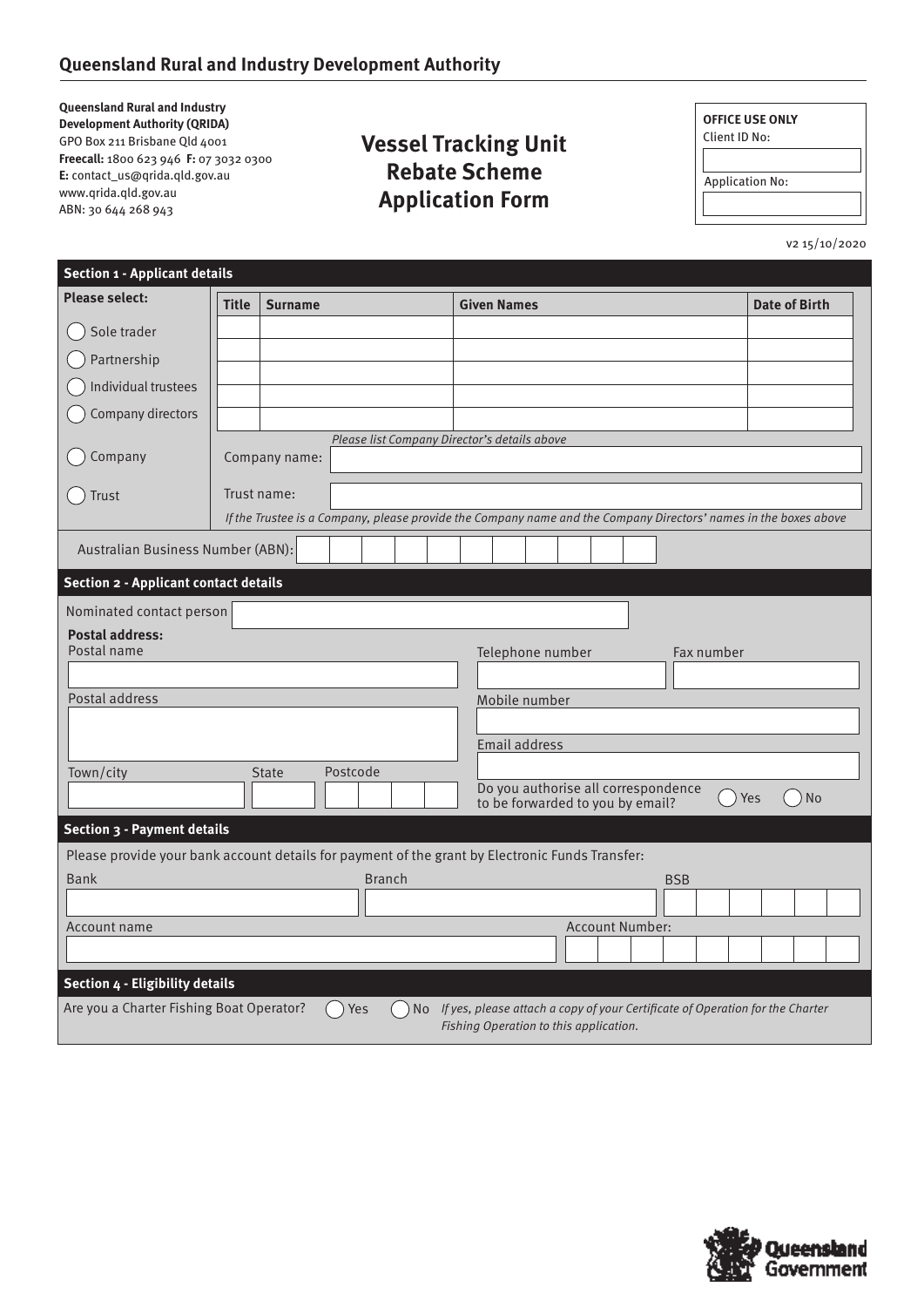|                                                                                                   | Section 5 - Vessel and tracking unit information (14 units only, if more being claimed, print addition copies of page 2 and attach with your application) |
|---------------------------------------------------------------------------------------------------|-----------------------------------------------------------------------------------------------------------------------------------------------------------|
|                                                                                                   | Please complete the fields below for each of your Commercial Fishing Boat, Commercial Harvest Fishery or Charter Fishing Boat Licences:                   |
| <b>Licence Authority Number:</b>                                                                  |                                                                                                                                                           |
| Model of vessel tracking unit purchased under this licence:                                       | IPD800<br>IDP6900/ST6100<br>Furono Felcon 16                                                                                                              |
| <b>CLS Triton ADV</b><br><b>Spot Trace</b><br>() YB3i (RockFleet)<br>$($ )                        | Thrane & Thrane 3027                                                                                                                                      |
| Vessel tracking unit serial number:                                                               |                                                                                                                                                           |
| Choose the type of rebate you are seeking for this vessel tracking unit (please only choose one): |                                                                                                                                                           |
| Professional installation only<br>Vessel Tracking Unit only                                       | Vessel Tracking Unit & professional installation                                                                                                          |
|                                                                                                   |                                                                                                                                                           |
| <b>Licence Authority Number:</b>                                                                  |                                                                                                                                                           |
| Model of vessel tracking unit purchased under this licence:                                       | IDP6900/ST6100<br>Furono Felcon 16<br>IPD800                                                                                                              |
| <b>Spot Trace</b><br>YB3i (RockFleet)<br><b>CLS Triton ADV</b>                                    | Thrane & Thrane 3027                                                                                                                                      |
| Vessel tracking unit serial number:                                                               |                                                                                                                                                           |
| Choose the type of rebate you are seeking for this vessel tracking unit (please only choose one): |                                                                                                                                                           |
| Vessel Tracking Unit only<br>Professional installation only                                       | Vessel Tracking Unit & professional installation                                                                                                          |
|                                                                                                   |                                                                                                                                                           |
| <b>Licence Authority Number:</b>                                                                  |                                                                                                                                                           |
| Model of vessel tracking unit purchased under this licence:                                       | IPD800<br>IDP6900/ST6100<br>Furono Felcon 16                                                                                                              |
| <b>Spot Trace</b><br><b>CLS Triton ADV</b><br>YB3i (RockFleet)                                    | Thrane & Thrane 3027                                                                                                                                      |
| Vessel tracking unit serial number:                                                               |                                                                                                                                                           |
| Choose the type of rebate you are seeking for this vessel tracking unit (please only choose one): |                                                                                                                                                           |
| Vessel Tracking Unit only<br>Professional installation only                                       | Vessel Tracking Unit & professional installation                                                                                                          |
|                                                                                                   |                                                                                                                                                           |
| <b>Licence Authority Number:</b>                                                                  |                                                                                                                                                           |
| Model of vessel tracking unit purchased under this licence:                                       | IDP6900/ST6100<br>Furono Felcon 16<br>IPD800                                                                                                              |
| <b>Spot Trace</b><br>YB3i (RockFleet)<br><b>CLS Triton ADV</b>                                    | Thrane & Thrane 3027                                                                                                                                      |
| Vessel tracking unit serial number:                                                               |                                                                                                                                                           |
| Choose the type of rebate you are seeking for this vessel tracking unit (please only choose one): |                                                                                                                                                           |
| Vessel Tracking Unit only $\bigcap$<br>Professional installation only                             | Vessel Tracking Unit & professional installation                                                                                                          |
|                                                                                                   |                                                                                                                                                           |
| <b>Licence Authority Number:</b>                                                                  |                                                                                                                                                           |
| Model of vessel tracking unit purchased under this licence:                                       | IDP6900/ST6100<br>Furono Felcon 16<br>IPD800                                                                                                              |
| <b>Spot Trace</b><br>YB3i (RockFleet)<br><b>CLS Triton ADV</b>                                    | Thrane & Thrane 3027                                                                                                                                      |
| Vessel tracking unit serial number:                                                               |                                                                                                                                                           |
| Choose the type of rebate you are seeking for this vessel tracking unit (please only choose one): |                                                                                                                                                           |
| Vessel Tracking Unit only<br>Professional installation only                                       | Vessel Tracking Unit & professional installation                                                                                                          |
|                                                                                                   |                                                                                                                                                           |
| <b>Licence Authority Number:</b>                                                                  |                                                                                                                                                           |
| Model of vessel tracking unit purchased under this licence:                                       | Furono Felcon 16<br>IPD800<br>IDP6900/ST6100                                                                                                              |
| <b>Spot Trace</b><br>YB3i (RockFleet)<br><b>CLS Triton ADV</b>                                    | Thrane & Thrane 3027                                                                                                                                      |
| Vessel tracking unit serial number:                                                               |                                                                                                                                                           |
| Choose the type of rebate you are seeking for this vessel tracking unit (please only choose one): |                                                                                                                                                           |
| Professional installation only<br>Vessel Tracking Unit only                                       | Vessel Tracking Unit & professional installation                                                                                                          |
|                                                                                                   |                                                                                                                                                           |
| <b>Licence Authority Number:</b>                                                                  |                                                                                                                                                           |
| Model of vessel tracking unit purchased under this licence:                                       | Furono Felcon 16<br>IPD800<br>IDP6900/ST6100                                                                                                              |
| <b>Spot Trace</b><br>YB3i (RockFleet)<br><b>CLS Triton ADV</b>                                    | Thrane & Thrane 3027                                                                                                                                      |
| Vessel tracking unit serial number:                                                               |                                                                                                                                                           |
| Choose the type of rebate you are seeking for this vessel tracking unit (please only choose one): |                                                                                                                                                           |
| Professional installation only<br>Vessel Tracking Unit only                                       | Vessel Tracking Unit & professional installation                                                                                                          |
|                                                                                                   |                                                                                                                                                           |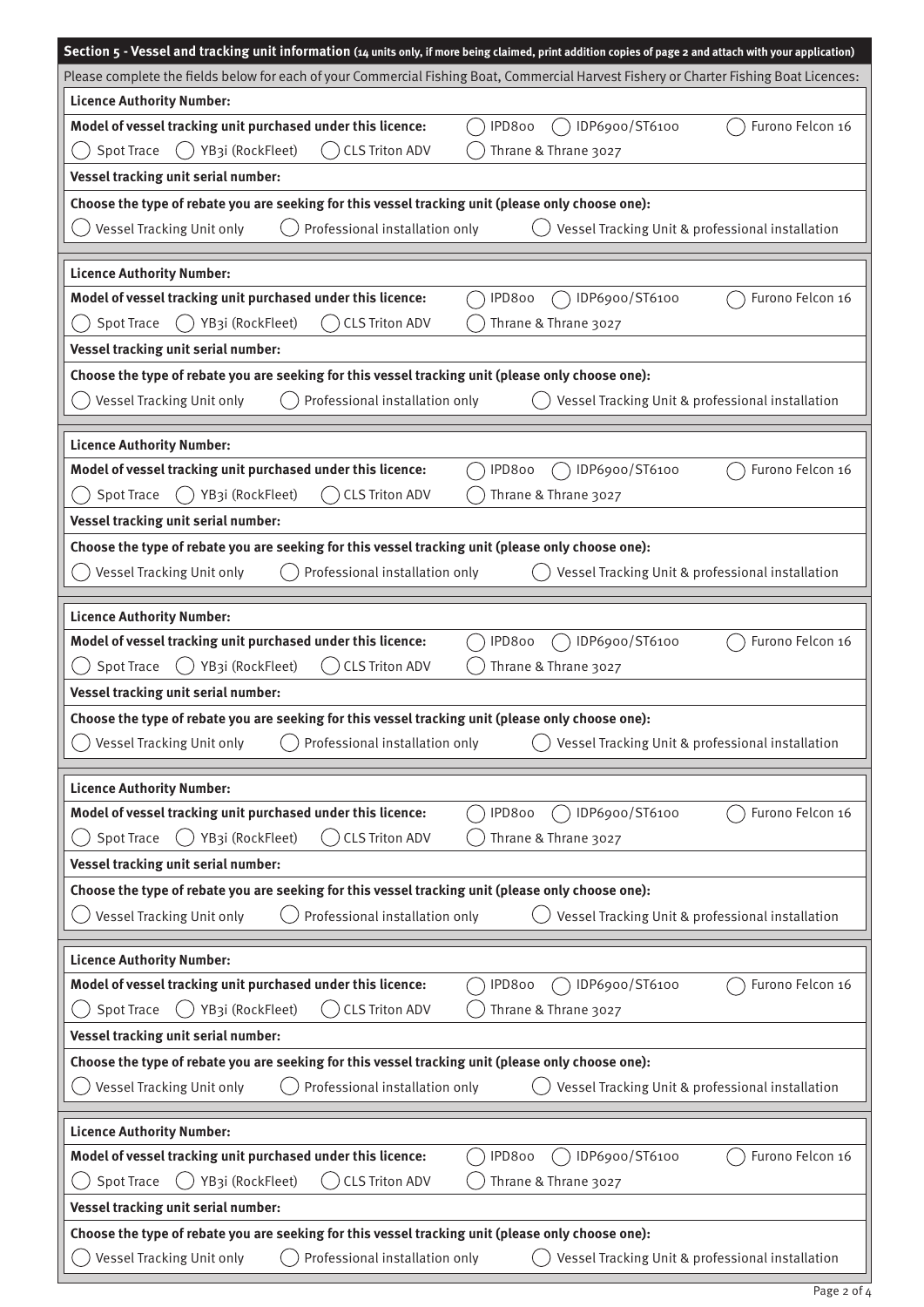| Section 5 - Vessel and tracking unit information (continued)                                                                                                |
|-------------------------------------------------------------------------------------------------------------------------------------------------------------|
| Please complete the fields below for each of your Commercial Fishing Boat, Commercial Harvest Fishery or Charter Fishing Boat Licences:                     |
| <b>Licence Authority Number:</b>                                                                                                                            |
| IDP6900/ST6100<br>Model of vessel tracking unit purchased under this licence:<br>Furono Felcon 16<br>IPD800                                                 |
| <b>Spot Trace</b><br>YB3i (RockFleet)<br><b>CLS Triton ADV</b><br>Thrane & Thrane 3027                                                                      |
| Vessel tracking unit serial number:                                                                                                                         |
| Choose the type of rebate you are seeking for this vessel tracking unit (please only choose one):                                                           |
| Professional installation only<br>Vessel Tracking Unit only<br>Vessel Tracking Unit & professional installation                                             |
|                                                                                                                                                             |
| <b>Licence Authority Number:</b>                                                                                                                            |
| Model of vessel tracking unit purchased under this licence:<br>IDP6900/ST6100<br>Furono Felcon 16<br>IPD800                                                 |
| <b>Spot Trace</b><br>YB3i (RockFleet)<br>Thrane & Thrane 3027<br><b>CLS Triton ADV</b>                                                                      |
| Vessel tracking unit serial number:                                                                                                                         |
| Choose the type of rebate you are seeking for this vessel tracking unit (please only choose one):                                                           |
| Vessel Tracking Unit only<br>Professional installation only<br>Vessel Tracking Unit & professional installation                                             |
| <b>Licence Authority Number:</b>                                                                                                                            |
| Furono Felcon 16<br>Model of vessel tracking unit purchased under this licence:<br>IDP6900/ST6100<br>IPD800                                                 |
| YB3i (RockFleet)<br><b>CLS Triton ADV</b><br>Thrane & Thrane 3027<br><b>Spot Trace</b>                                                                      |
|                                                                                                                                                             |
| Vessel tracking unit serial number:                                                                                                                         |
| Choose the type of rebate you are seeking for this vessel tracking unit (please only choose one):                                                           |
| Vessel Tracking Unit only<br>Professional installation only<br>Vessel Tracking Unit & professional installation                                             |
| <b>Licence Authority Number:</b>                                                                                                                            |
| Model of vessel tracking unit purchased under this licence:<br>IPD800<br>IDP6900/ST6100<br>Furono Felcon 16                                                 |
| () YB3i (RockFleet)<br><b>Spot Trace</b><br><b>CLS Triton ADV</b><br>Thrane & Thrane 3027                                                                   |
| Vessel tracking unit serial number:                                                                                                                         |
| Choose the type of rebate you are seeking for this vessel tracking unit (please only choose one):                                                           |
| <b>Vessel Tracking Unit only</b><br>Professional installation only<br>Vessel Tracking Unit & professional installation                                      |
|                                                                                                                                                             |
| <b>Licence Authority Number:</b>                                                                                                                            |
| Model of vessel tracking unit purchased under this licence:<br>IPD800<br>IDP6900/ST6100<br>Furono Felcon 16                                                 |
| <b>Spot Trace</b><br>YB3i (RockFleet)<br><b>CLS Triton ADV</b><br>Thrane & Thrane 3027                                                                      |
| Vessel tracking unit serial number:                                                                                                                         |
| Choose the type of rebate you are seeking for this vessel tracking unit (please only choose one):                                                           |
| Vessel Tracking Unit only<br>Professional installation only<br>Vessel Tracking Unit & professional installation                                             |
|                                                                                                                                                             |
| <b>Licence Authority Number:</b>                                                                                                                            |
| Model of vessel tracking unit purchased under this licence:<br>IDP6900/ST6100<br>Furono Felcon 16<br>IPD800                                                 |
| <b>Spot Trace</b><br>YB3i (RockFleet)<br><b>CLS Triton ADV</b><br>Thrane & Thrane 3027                                                                      |
| Vessel tracking unit serial number:                                                                                                                         |
| Choose the type of rebate you are seeking for this vessel tracking unit (please only choose one):                                                           |
| Vessel Tracking Unit only<br>Professional installation only<br>Vessel Tracking Unit & professional installation                                             |
|                                                                                                                                                             |
| <b>Licence Authority Number:</b><br>IDP6900/ST6100                                                                                                          |
| Model of vessel tracking unit purchased under this licence:<br>Furono Felcon 16<br>IPD800<br><b>Spot Trace</b><br>YB3i (RockFleet)<br><b>CLS Triton ADV</b> |
| Thrane & Thrane 3027                                                                                                                                        |
| Vessel tracking unit serial number:                                                                                                                         |
| Choose the type of rebate you are seeking for this vessel tracking unit (please only choose one):                                                           |
| Professional installation only<br>Vessel Tracking Unit only<br>Vessel Tracking Unit & professional installation                                             |